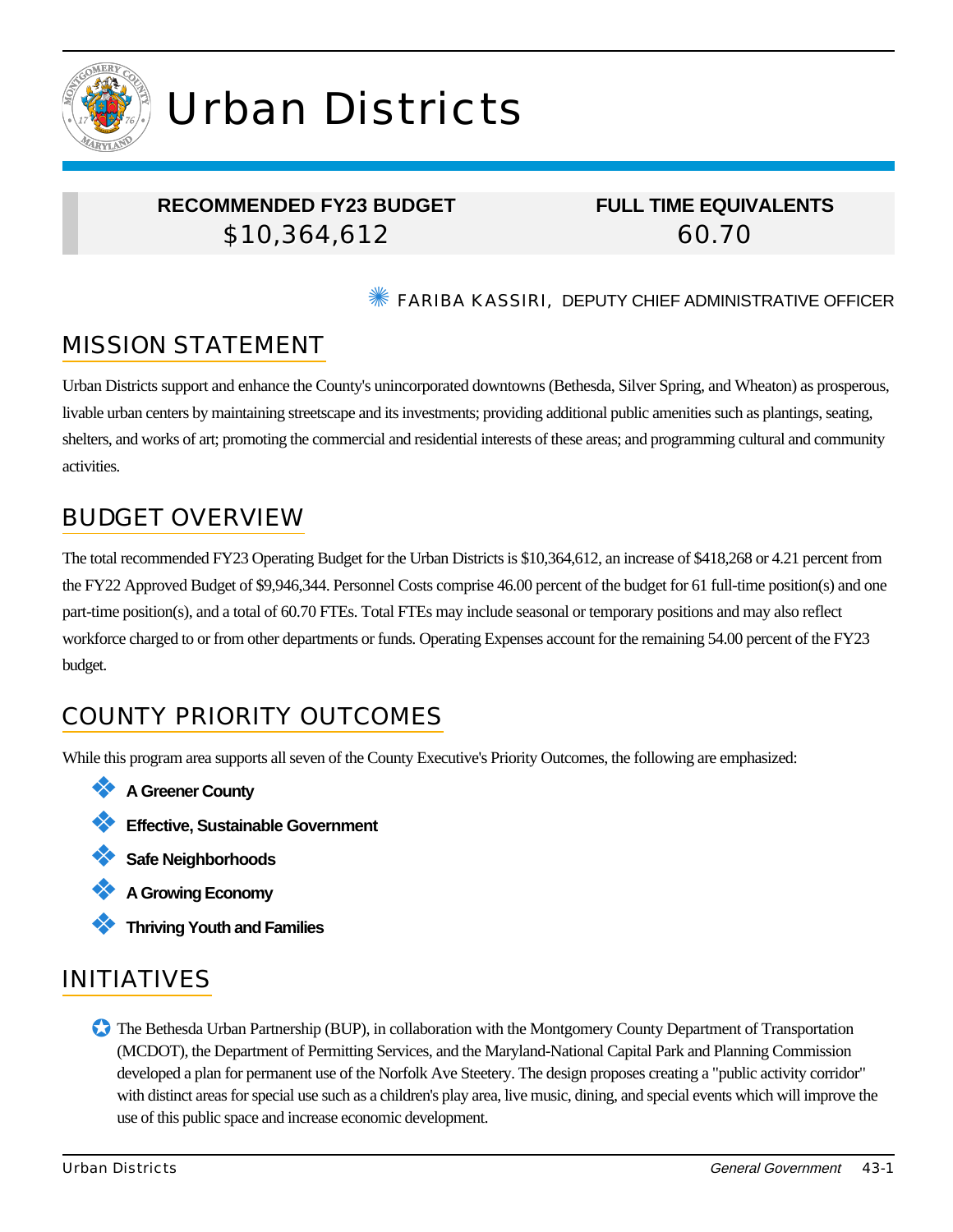- The Bethesda Arts and Entertainment Board will complete a large public art mural in Spring 2022 on the face of the public parking Garage 11 on Old Georgetown Rd in partnership with MCDOT. The mural will continue the Board's goal of beautifying downtown Bethesda with public art.
- ✪ The Silver Spring Urban District (SSUD) continued to work closely with MCDOT, the State, and local businesses to minimize business and quality of life disruptions from the Purple Line construction project. The district works closely to support business operations and to provide substantive information that guides pedestrian and vehicular safety efforts.
- ✪ To promote partnership opportunities for local businesses, SSUD has resumed efforts for the Silver Spring Summer Concerts, the Silver Spring Jazz Festival, Taste the World Fenton Village, and the Montgomery County Thanksgiving Day Parade. Additionally, the SSUD is pursuing promotional events including collaborating with the District of Columbia on the National Cherry Blossom Festival.
- ✪ The Wheaton Urban District working in partnership with the Community Use of Public Facilities will open the Marian Fryar Performing Arts Plaza for programming to provide additional increased opportunities for community events and outdoor recreation as well as increased economic development in Downtown Wheaton

# INNOVATIONS AND PRODUCTIVITY IMPROVEMENTS

- ✹ The Bethesda Urban District held two "Savor Bethesda" restaurant weeks in July 2021 and February 2022 to support and promote local restaurants.
- **K** The Bethesda Urban District is applying for re-designation as a state arts and entertainment district to continue efforts in promoting downtown Bethesda as a destination for the arts. To support establishing Bethesda as a destination for the arts events such as the Local Writer Showcase, Bernard/Ebb Songwriting Awards, Bethesda Fine Arts Festival, and the Summer Concert Series have been programmed.
- **★ The Silver Spring Urban District worked closely with the Department of Environmental Protection (DEP) to initiate a flame** weeding program. This natural and effective weed management program drastically reduced the staff time associated with weed control without risk of harmful pesticide runoff into the local ecosystem.
- **Silver Spring Urban District has piloted the use of technology products, at no additional expense, to enhance communication,** data processing, and deployment of staff. New technology practices increased response time to community concerns, added a repository of active projects to guide strategy, and enhanced data collection and reporting for the district.
- **K** The Wheaton Urban District, in collaboration with DEP, has begun providing additional recycling cans to increase recycling capacity.

# PROGRAM CONTACTS

Contact Jacob Newman of the Urban Districts at 240.777.8206 or Lindsay Lucas of the Office of Management and Budget at 240.777.2776 for more information regarding this department's operating budget.

# PROGRAM PERFORMANCE MEASURES

Performance measures for this department are included below (where applicable), with multi-program measures displayed at the front of this section and program-specific measures shown with the relevant program. The FY22 estimates reflect funding based on the FY22 Approved Budget. The FY23 and FY24 figures are performance targets based on the FY23 Recommended Budget and funding for comparable service levels in FY24.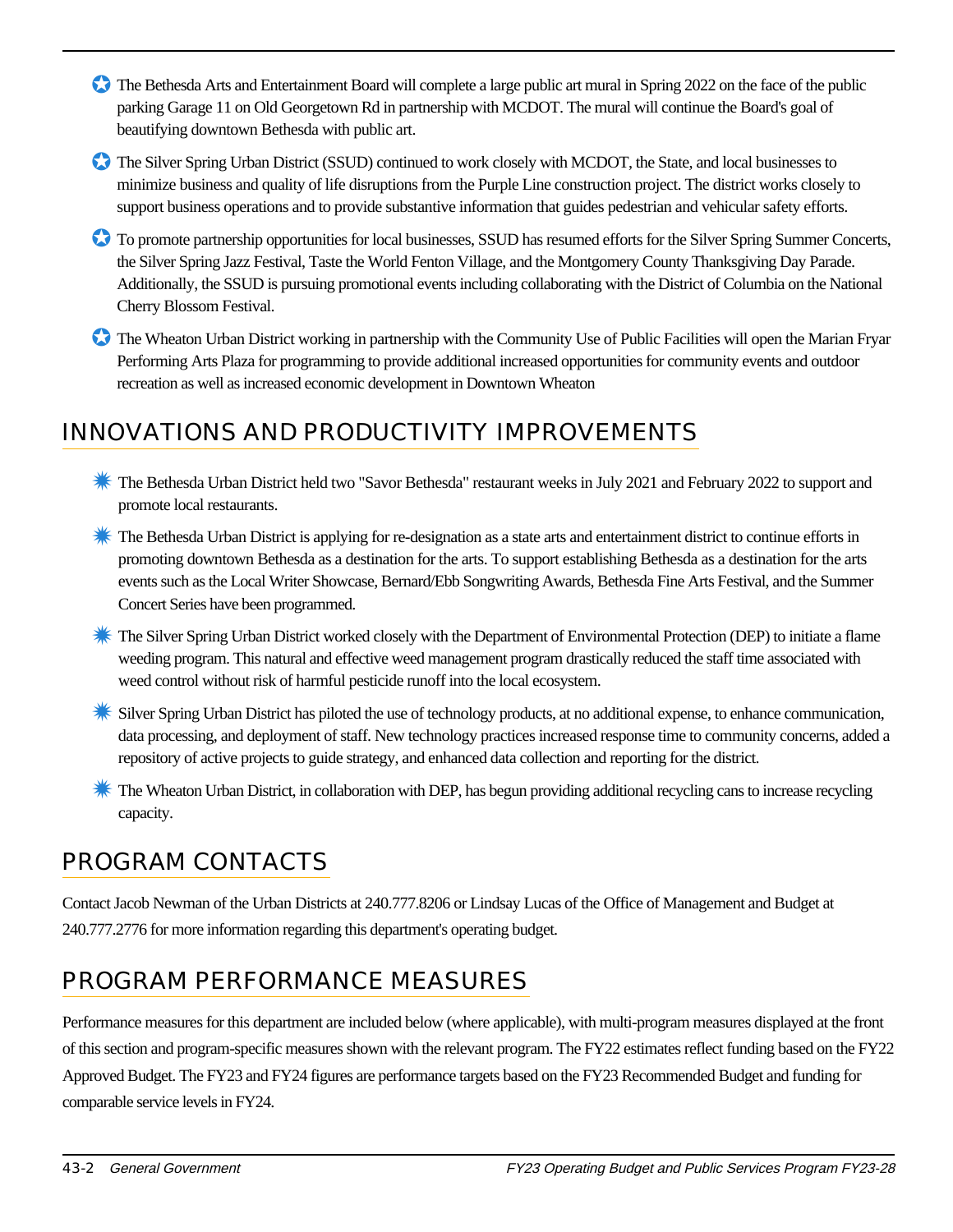# PROGRAM DESCRIPTIONS

### **Administration**

This program provides staff support for contract administration, the Urban District Advisory Committees, and for the administration of Urban District corporations. This program also provides for budget preparation and monitoring, payment authorization, records maintenance, and the Bethesda Circulator contract.

| <b>FY23 Recommended Changes</b>                                                                                                                                                                          | <b>Expenditures</b> | <b>FTEs</b> |
|----------------------------------------------------------------------------------------------------------------------------------------------------------------------------------------------------------|---------------------|-------------|
| <b>FY22 Approved</b>                                                                                                                                                                                     | 2,457,294           | 8.30        |
| Increase Cost: Inflationary Adjustment to the Bethesda Urban Partnership Contract                                                                                                                        | 31.980              | 0.00        |
| Multi-program adjustments, including negotiated compensation changes, employee benefit changes,<br>changes due to staff turnover, reorganizations, and other budget changes affecting multiple programs. | (545, 316)          | (0.30)      |
| <b>FY23 Recommended</b>                                                                                                                                                                                  | 1,943,958           | 8.00        |

### ✺ Enhanced Security and Ambassadorship

This program promotes clean, safe, and welcoming Urban Districts through uniformed aides. The program provides visual deterrents and/or trained observer documentation for theft, vandalism, and violations in the Silver Spring and Wheaton Urban Districts. Aides also act as ambassadors by providing information, directions, first aid and CPR, and roadside assistance to residents, visitors, and the business.

The goal of the program is to provide an enhanced physical presence and reduce the likelihood of crime. The Safe Team serves as an uniformed visual presence that promotes a safer environment and supports residents and visitors.

| <b>FY23 Recommended Changes</b>                                                                                                                                                                          | <b>Expenditures</b> | <b>FTEs</b> |
|----------------------------------------------------------------------------------------------------------------------------------------------------------------------------------------------------------|---------------------|-------------|
| <b>FY22 Approved</b>                                                                                                                                                                                     | 1,120,131           | 14.35       |
| Re-align: Shift of Ambassador Program to Enhanced Security Ambassadorship Program                                                                                                                        | 221.331             | 0.00        |
| Increase Cost: Inflationary Adjustment to the Bethesda Urban Partnership Contract                                                                                                                        | 11.750              | 0.00        |
| Multi-program adjustments, including negotiated compensation changes, employee benefit changes,<br>changes due to staff turnover, reorganizations, and other budget changes affecting multiple programs. | 41.523              | (0.35)      |
| <b>FY23 Recommended</b>                                                                                                                                                                                  | 1,394,735           | 14.00       |

### ✺ Promotion of Community and Business Activities

This program enhances the quality of life in the Urban Districts and surrounding communities; fosters a strong, vibrant business climate within each Urban District; and creates a positive image and a sense of identity for the Districts. These goals are accomplished through sponsorship of community events that may include festivals, concerts, and parades; the installation of seasonal banners, unique signs, holiday decorations, and other amenities to give each District a sense of place; and the development and distribution of newsletters, brochures, and other promotional material highlighting the Districts. Each Urban District develops its programs with the active participation of its advisory committee or Urban District Corporation.

| <b>FY23 Recommended Changes</b> | <b>Expenditures</b> | <b>FTEs</b> |
|---------------------------------|---------------------|-------------|
| <b>FY22 Approved</b>            | 1.287.306           | 0.00        |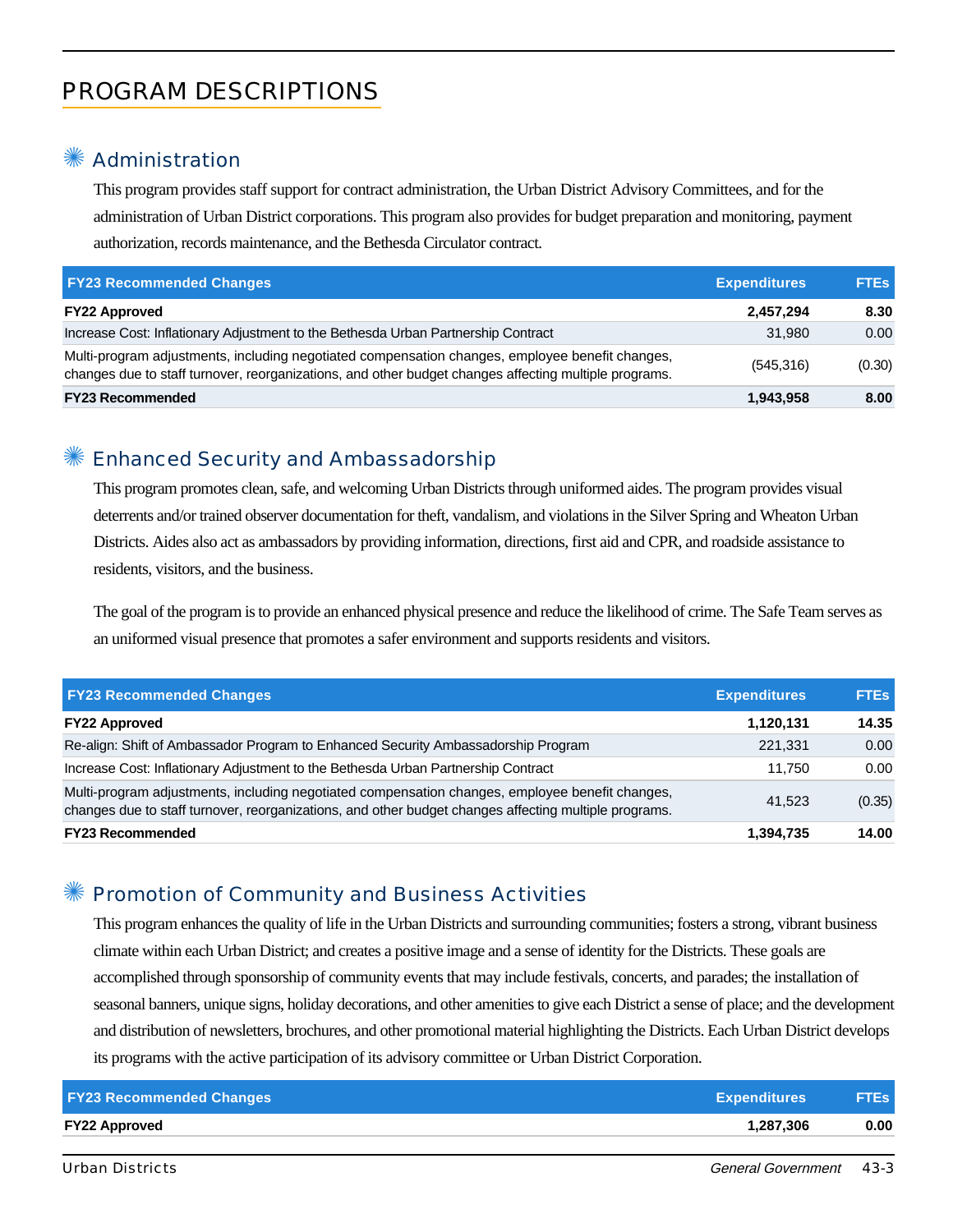| <b>FY23 Recommended Changes</b>                                                                                                                                                                          | <b>Expenditures</b> | <b>FTEs</b> |
|----------------------------------------------------------------------------------------------------------------------------------------------------------------------------------------------------------|---------------------|-------------|
| Add: One New Position to Support Programming of Public Spaces in Wheaton Urban District                                                                                                                  | 112.814             | 1.00        |
| Add: Facility Fee Assistance Program in Wheaton Urban District                                                                                                                                           | 75.000              | 0.00        |
| Add: Two Part-Time Positions to Support Programming of Public Spaces in Wheaton Urban District                                                                                                           | 69.022              | 1.00        |
| Increase Cost: Inflationary Adjustment to the Bethesda Urban Partnership Contract                                                                                                                        | 21.250              | 0.00        |
| Multi-program adjustments, including negotiated compensation changes, employee benefit changes,<br>changes due to staff turnover, reorganizations, and other budget changes affecting multiple programs. | 3,080,474           | 36.70       |
| <b>FY23 Recommended</b>                                                                                                                                                                                  | 4,645,866           | 38.70       |

# ✺ Streetscape Maintenance

This program provides maintenance of, and improvement to, the streetscape amenities within each Urban District. Various service levels include litter collection, sidewalk maintenance, trash receptacle service at least three times a week, mowing and snow removal as needed, lighting maintenance, maintenance of planted/landscaped areas, and street sweeping.

| <b>FY23 Recommended Changes</b>                                                                                                                                                                          | <b>Expenditures</b> | <b>FTEs</b> |
|----------------------------------------------------------------------------------------------------------------------------------------------------------------------------------------------------------|---------------------|-------------|
| <b>FY22 Approved</b>                                                                                                                                                                                     | 5,081,613           | 36.05       |
| Increase Cost: Inflationary Adjustment to the Bethesda Urban Partnership Contract                                                                                                                        | 109.581             | 0.00        |
| Increase Cost: Funding to Support Streetlight Replacement in Bethesda Urban District                                                                                                                     | 12.524              | 0.00        |
| Re-align: Shift of Ambassador Program to Enhanced Security Ambassadorship Program                                                                                                                        | (221, 331)          | 0.00        |
| Multi-program adjustments, including negotiated compensation changes, employee benefit changes,<br>changes due to staff turnover, reorganizations, and other budget changes affecting multiple programs. | (2,602,334)         | (36.05)     |
| <b>FY23 Recommended</b>                                                                                                                                                                                  | 2,380,053           | 0.00        |

### BUDGET SUMMARY

|                                                  | <b>Actual</b><br><b>FY21</b> | <b>Budget</b><br><b>FY22</b> | <b>Estimate</b><br><b>FY22</b> | <b>Recommended</b><br><b>FY23</b> | %Chg<br><b>Bud/Rec</b> |
|--------------------------------------------------|------------------------------|------------------------------|--------------------------------|-----------------------------------|------------------------|
| URBAN DISTRICT - BETHESDA                        |                              |                              |                                |                                   |                        |
| <b>EXPENDITURES</b>                              |                              |                              |                                |                                   |                        |
| Salaries and Wages                               | 67,117                       | 86,305                       | 72,230                         | 84,673                            | $-1.9%$                |
| <b>Employee Benefits</b>                         | 19,777                       | 26,656                       | 17,257                         | 27,110                            | 1.7%                   |
| <b>Urban District - Bethesda Personnel Costs</b> | 86,894                       | 112,961                      | 89,487                         | 111,783                           | $-1.0%$                |
| <b>Operating Expenses</b>                        | 3,092,458                    | 3,163,232                    | 3,116,623                      | 3,304,832                         | 4.5 %                  |
| <b>Urban District - Bethesda Expenditures</b>    | 3,179,352                    | 3,276,193                    | 3,206,110                      | 3,416,615                         | 4.3%                   |
| <b>PERSONNEL</b>                                 |                              |                              |                                |                                   |                        |
| Full-Time                                        | 1                            | 1                            | $\mathbf{1}$                   | 1                                 |                        |
| Part-Time                                        | 0                            | 0                            | 0                              | $\Omega$                          |                        |
| <b>FTEs</b>                                      | 1.00                         | 1.00                         | 1.00                           | 1.00                              |                        |
| <b>REVENUES</b>                                  |                              |                              |                                |                                   |                        |
| <b>Optional Method Development</b>               | 241,889                      | 183,975                      | 183,975                        | 183,975                           |                        |
| <b>Property Tax</b>                              | 740,294                      | 778,423                      | 793,270                        | 813,096                           | 4.5 %                  |
| <b>Urban District - Bethesda Revenues</b>        | 982,183                      | 962,398                      | 977,245                        | 997,071                           | 3.6%                   |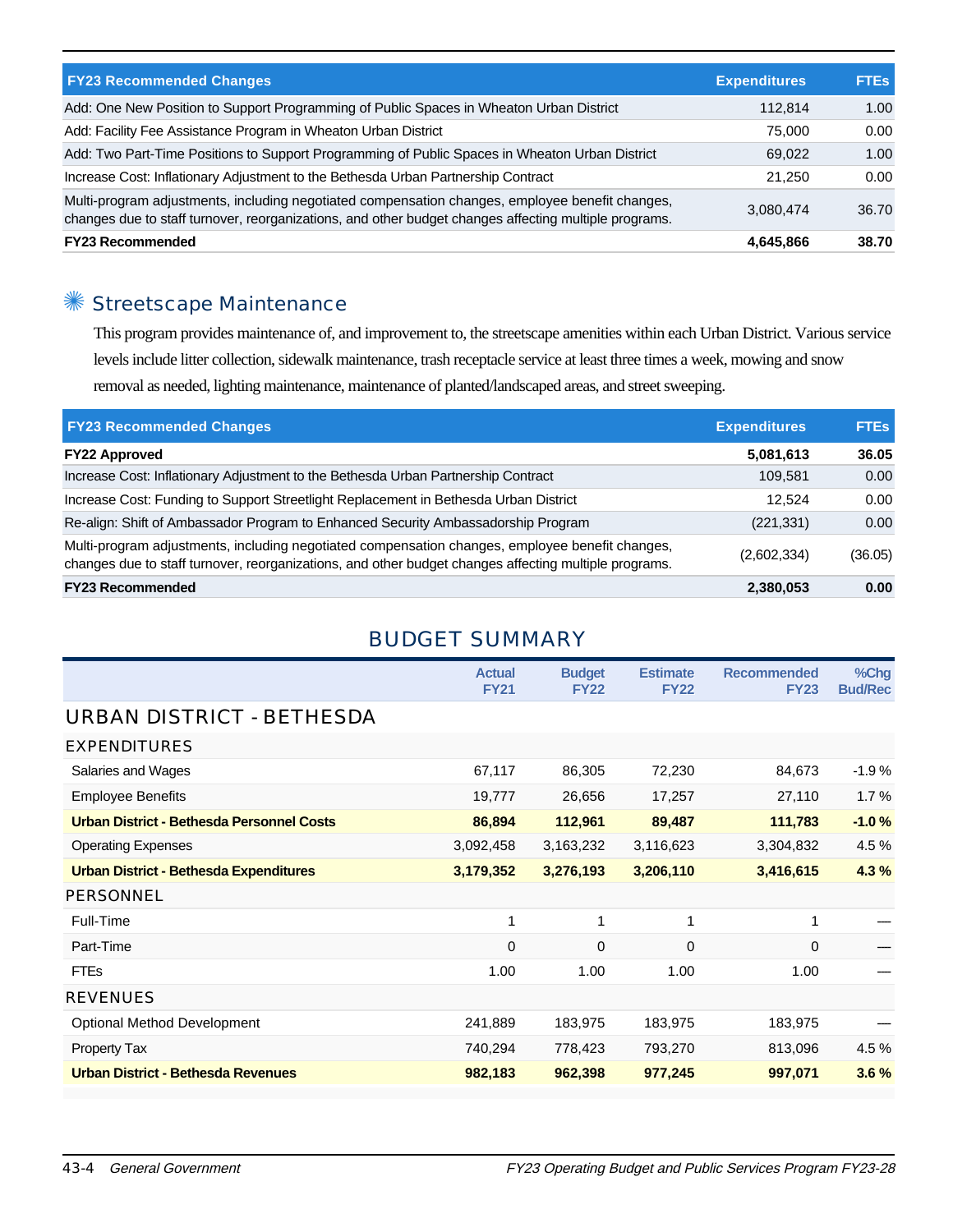| <b>BUDGET SUMMARY</b>                                 |                              |                              |                                |                                   |                        |
|-------------------------------------------------------|------------------------------|------------------------------|--------------------------------|-----------------------------------|------------------------|
|                                                       | <b>Actual</b><br><b>FY21</b> | <b>Budget</b><br><b>FY22</b> | <b>Estimate</b><br><b>FY22</b> | <b>Recommended</b><br><b>FY23</b> | %Chg<br><b>Bud/Rec</b> |
| URBAN DISTRICT - SILVER SPRING                        |                              |                              |                                |                                   |                        |
| <b>EXPENDITURES</b>                                   |                              |                              |                                |                                   |                        |
| Salaries and Wages                                    | 1,792,471                    | 1,945,230                    | 1,777,796                      | 2,016,981                         | 3.7%                   |
| <b>Employee Benefits</b>                              | 633,240                      | 771,083                      | 635,136                        | 750,552                           | $-2.7%$                |
| <b>Urban District - Silver Spring Personnel Costs</b> | 2,425,711                    | 2,716,313                    | 2,412,932                      | 2,767,533                         | 1.9%                   |
| <b>Operating Expenses</b>                             | 1,182,072                    | 1,197,798                    | 1,427,528                      | 1,148,032                         | $-4.2%$                |
| <b>Urban District - Silver Spring Expenditures</b>    | 3,607,783                    | 3,914,111                    | 3,840,460                      | 3,915,565                         |                        |
| <b>PERSONNEL</b>                                      |                              |                              |                                |                                   |                        |
| Full-Time                                             | 38                           | 38                           | 38                             | 38                                |                        |
| Part-Time                                             | 0                            | 0                            | 0                              | 0                                 |                        |
| <b>FTEs</b>                                           | 35.00                        | 35.00                        | 35.00                          | 35.00                             |                        |
| <b>REVENUES</b>                                       |                              |                              |                                |                                   |                        |
| Miscellaneous Revenues                                | 145                          | 0                            | 0                              | 0                                 |                        |
| <b>Optional Method Development</b>                    | 109,186                      | 120,000                      | 120,000                        | 120,000                           |                        |
| Property Tax                                          | 954,044                      | 1,037,864                    | 1,033,015                      | 1,058,586                         | 2.0%                   |
| <b>Urban District - Silver Spring Revenues</b>        | 1,063,375                    | 1,157,864                    | 1,153,015                      | 1,178,586                         | 1.8%                   |
| <b>URBAN DISTRICT - WHEATON</b>                       |                              |                              |                                |                                   |                        |
| <b>EXPENDITURES</b>                                   |                              |                              |                                |                                   |                        |
| Salaries and Wages                                    | 1,174,505                    | 1,170,858                    | 1,286,609                      | 1,384,792                         | 18.3%                  |
| <b>Employee Benefits</b>                              | 431,797                      | 455,578                      | 488,215                        | 503,819                           | 10.6%                  |
| <b>Urban District - Wheaton Personnel Costs</b>       | 1,606,302                    | 1,626,436                    | 1,774,824                      | 1,888,611                         | 16.1 %                 |
| <b>Operating Expenses</b>                             | 677,228                      | 1,129,604                    | 1,129,604                      | 1,143,821                         | 1.3%                   |
| <b>Urban District - Wheaton Expenditures</b>          | 2,283,530                    | 2,756,040                    | 2,904,428                      | 3,032,432                         | 10.0%                  |
| PERSONNEL                                             |                              |                              |                                |                                   |                        |
| Full-Time                                             | 22                           | 22                           | 22                             | 22                                |                        |
| Part-Time                                             | 1                            | $\mathbf 1$                  | 1                              | 1                                 |                        |
| <b>FTEs</b>                                           | 22.70                        | 22.70                        | 22.70                          | 24.70                             | 8.8%                   |
| <b>REVENUES</b>                                       |                              |                              |                                |                                   |                        |
| Property Tax                                          | 247,050                      | 281,689                      | 286,663                        | 293,914                           | 4.3%                   |
| <b>Urban District - Wheaton Revenues</b>              | 247,050                      | 281,689                      | 286,663                        | 293,914                           | 4.3%                   |
| DEPARTMENT TOTALS                                     |                              |                              |                                |                                   |                        |
| <b>Total Expenditures</b>                             | 9,070,665                    | 9,946,344                    | 9,950,998                      | 10,364,612                        | 4.2%                   |
| <b>Total Full-Time Positions</b>                      | 61                           | 61                           | 61                             | 61                                |                        |
| <b>Total Part-Time Positions</b>                      | $\mathbf{1}$                 | $\mathbf{1}$                 | 1                              | $\mathbf{1}$                      |                        |
| <b>Total FTEs</b>                                     | 58.70                        | 58.70                        | 58.70                          | 60.70                             | 3.4%                   |
| <b>Total Revenues</b>                                 | 2,292,608                    | 2,401,951                    | 2,416,923                      | 2,469,571                         | 2.8%                   |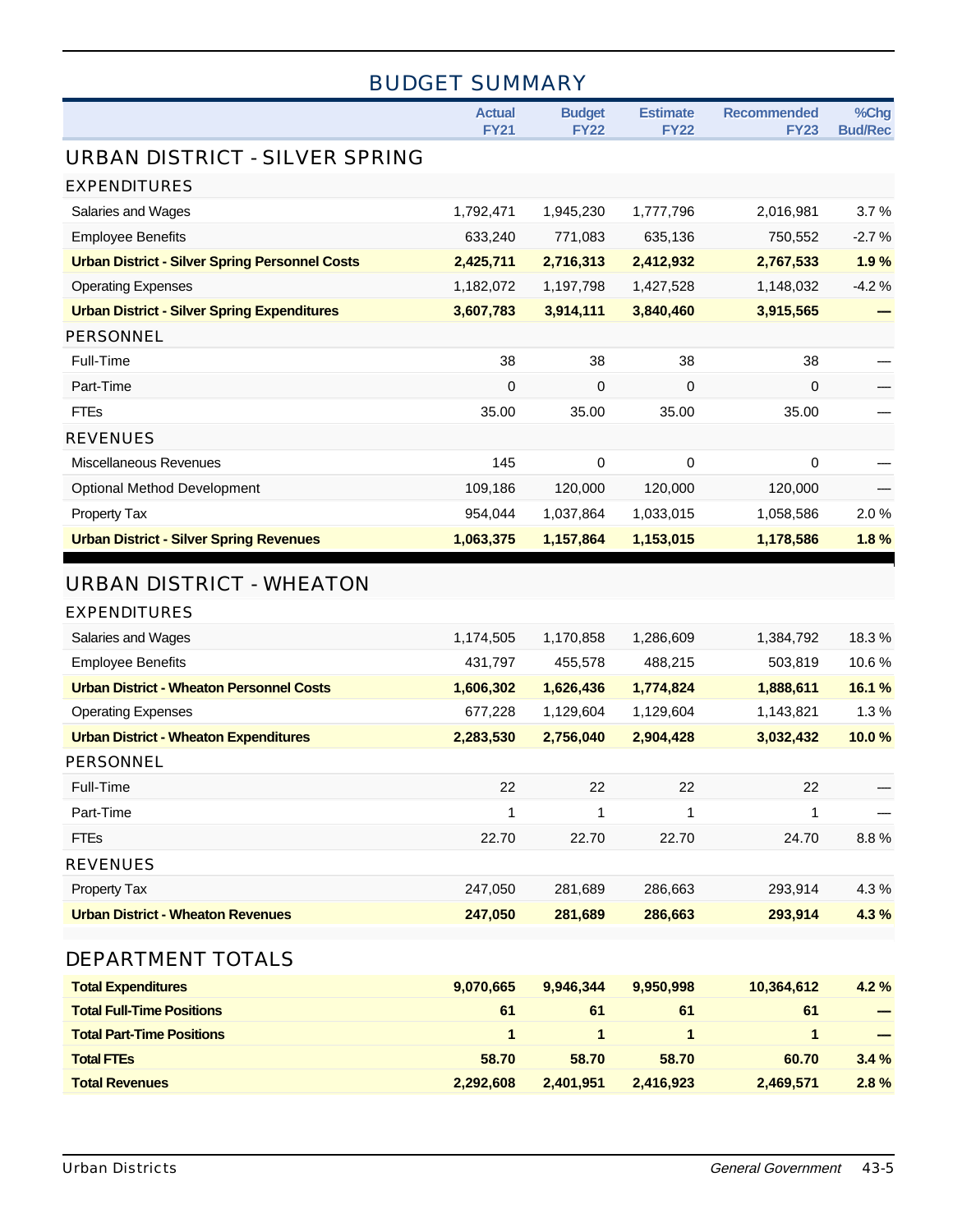#### FY23 RECOMMENDED CHANGES

#### **Expenditures FTEs**

#### **URBAN DISTRICT - BETHESDA**

#### **FY22 ORIGINAL APPROPRIATION 3,276,193 1.00**

| <b>Other Adjustments (with no service impacts)</b>                                                                                          |                   |      |
|---------------------------------------------------------------------------------------------------------------------------------------------|-------------------|------|
| Re-align: Shift of Ambassador Program to Enhanced Security Ambassadorship Program [Enhanced Security and<br>Ambassadorship 1                | 221,331 0.00      |      |
| Increase Cost: Inflationary Adjustment to the Bethesda Urban Partnership Contract [Streetscape Maintenance]                                 | 109,581           | 0.00 |
| Increase Cost: Inflationary Adjustment to the Bethesda Urban Partnership Contract [Administration]                                          | 31,980 0.00       |      |
| Increase Cost: Inflationary Adjustment to the Bethesda Urban Partnership Contract [Promotion of Community and<br><b>Business Activities</b> | 21,250 0.00       |      |
| Increase Cost: Funding to Support Streetlight Replacement in Bethesda Urban District [Streetscape Maintenance]                              | 12,524 0.00       |      |
| Increase Cost: Inflationary Adjustment to the Bethesda Urban Partnership Contract [Enhanced Security and<br>Ambassadorship 1                | 11,750 0.00       |      |
| Increase Cost: FY23 Compensation Adjustment                                                                                                 | 4,020             | 0.00 |
| Increase Cost: Annualization of FY22 Compensation Increases                                                                                 | 1,880 0.00        |      |
| Increase Cost: Printing and Mail Adjustment                                                                                                 | 1,077             | 0.00 |
| Decrease Cost: Annualization of FY22 Personnel Costs                                                                                        | (7,078)           | 0.00 |
| Decrease Cost: Risk Management Adjustment                                                                                                   | (46, 562)         | 0.00 |
| Re-align: Shift of Ambassador Program to Enhanced Security Ambassadorship Program [Streetscape Maintenance]                                 | $(221, 331)$ 0.00 |      |
| <b>FY23 RECOMMENDED</b>                                                                                                                     | 3,416,615 1.00    |      |

#### **URBAN DISTRICT - SILVER SPRING**

|                                                             | <b>FY22 ORIGINAL APPROPRIATION</b> | 3,914,111 35.00  |
|-------------------------------------------------------------|------------------------------------|------------------|
| Other Adjustments (with no service impacts)                 |                                    |                  |
| Increase Cost: Annualization of FY22 Compensation Increases |                                    | 57,862 0.00      |
| Increase Cost: FY23 Compensation Adjustment                 |                                    | 46,709 0.00      |
| Decrease Cost: Motor Pool Adjustment                        |                                    | $(1,547)$ 0.00   |
| Decrease Cost: Annualization of FY22 Personnel Costs        |                                    | $(23, 435)$ 0.00 |
| Decrease Cost: Retirement Adjustment                        |                                    | $(29,916)$ 0.00  |
| Decrease Cost: Risk Management Adjustment                   |                                    | $(48,219)$ 0.00  |
|                                                             | <b>FY23 RECOMMENDED</b>            | 3,915,565 35.00  |

#### **URBAN DISTRICT - WHEATON**

|                                                                                                                                                   | <b>FY22 ORIGINAL APPROPRIATION</b> | 2.756.040 22.70 |  |
|---------------------------------------------------------------------------------------------------------------------------------------------------|------------------------------------|-----------------|--|
| <b>Changes (with service impacts)</b>                                                                                                             |                                    |                 |  |
| Add: One New Position to Support Programming of Public Spaces in Wheaton Urban District [Promotion of<br><b>Community and Business Activities</b> |                                    | 112.814 1.00    |  |
| Add: Facility Fee Assistance Program in Wheaton Urban District [Promotion of Community and Business Activities]                                   |                                    | 75,000 0.00     |  |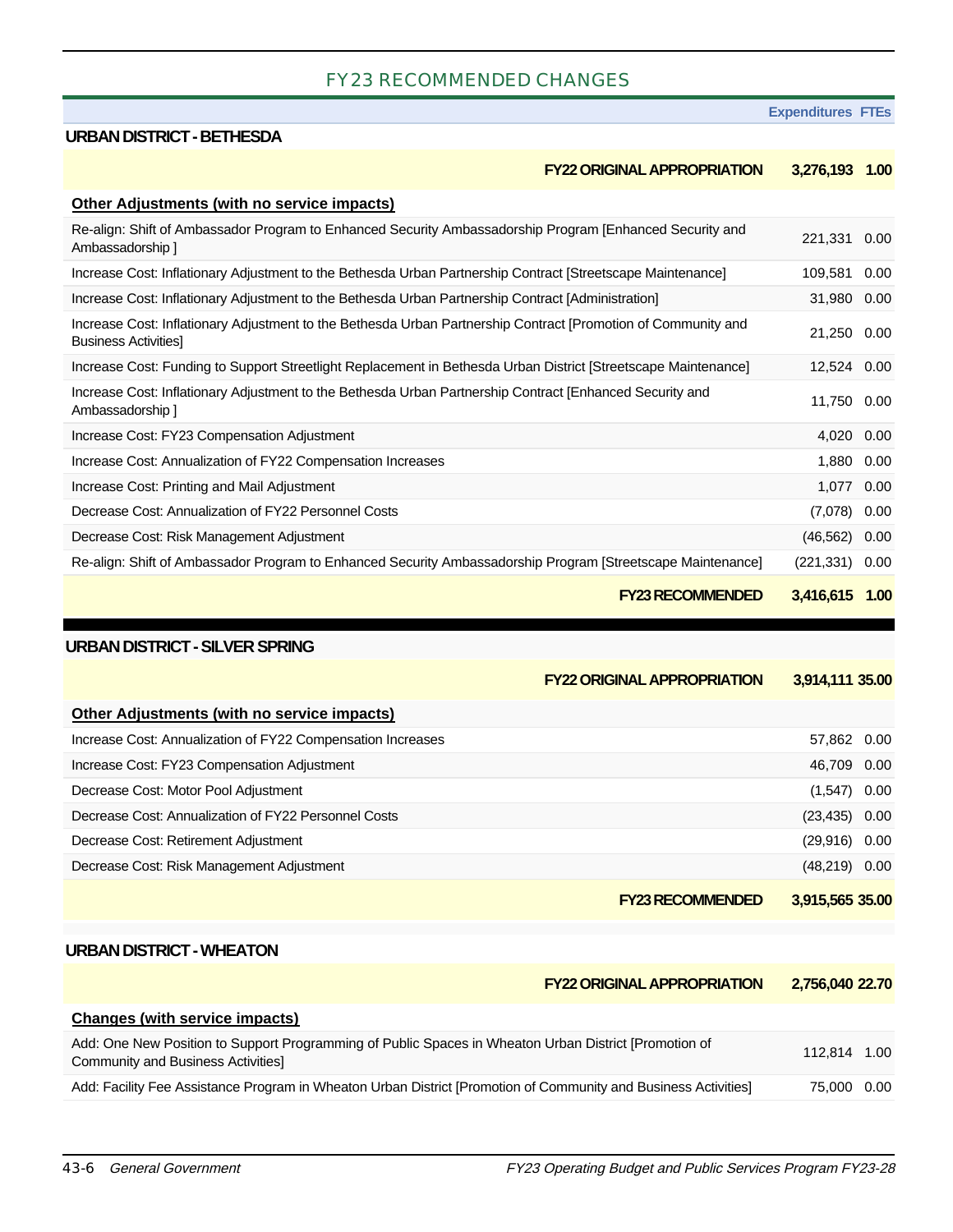#### FY23 RECOMMENDED CHANGES

|                                                                                                                                                   | <b>Expenditures FTEs</b> |      |
|---------------------------------------------------------------------------------------------------------------------------------------------------|--------------------------|------|
| Add: Two Part-Time Positions to Support Programming of Public Spaces in Wheaton Urban District [Promotion of<br>Community and Business Activities | 69.022                   | 1.00 |
| Other Adjustments (with no service impacts)                                                                                                       |                          |      |
| Increase Cost: Annualization of FY22 Compensation Increases                                                                                       | 38,764 0.00              |      |
| Increase Cost: FY23 Compensation Adjustment                                                                                                       | 38,603 0.00              |      |
| Increase Cost: Retirement Adjustment                                                                                                              | 2.972 0.00               |      |
| Decrease Cost: Risk Management Adjustment                                                                                                         | $(20,272)$ 0.00          |      |
| Decrease Cost: Motor Pool Adjustment                                                                                                              | $(40,511)$ 0.00          |      |
| <b>FY23 RECOMMENDED</b>                                                                                                                           | 3,032,432 24.70          |      |

### PROGRAM SUMMARY

| <b>Program Name</b>                            |              | <b>FY22 APPR</b><br><b>Expenditures</b> | <b>FY22 APPR</b><br><b>FTEs</b> | <b>FY23 REC</b><br><b>Expenditures</b> | <b>FY23 REC</b><br><b>FTEs</b> |
|------------------------------------------------|--------------|-----------------------------------------|---------------------------------|----------------------------------------|--------------------------------|
| Administration                                 |              | 2,457,294                               | 8.30                            | 1.943.958                              | 8.00                           |
| Enhanced Security and Ambassadorship           |              | 1,120,131                               | 14.35                           | 1.394.735                              | 14.00                          |
| Promotion of Community and Business Activities |              | 1.287.306                               | 0.00                            | 4.645.866                              | 38.70                          |
| Streetscape Maintenance                        |              | 5,081,613                               | 36.05                           | 2,380,053                              | 0.00                           |
|                                                | <b>Total</b> | 9,946,344                               | 58.70                           | 10,364,612                             | 60.70                          |

#### CHARGES TO OTHER DEPARTMENTS

| <b>Charged Department</b>        | <b>Charged Fund</b>   | <b>FY22</b><br><b>Total</b> \$ | <b>FY22</b><br><b>FTEs</b> | <b>FY23</b><br><b>Total\$</b> | <b>FY23</b><br><b>FTEs</b> |  |
|----------------------------------|-----------------------|--------------------------------|----------------------------|-------------------------------|----------------------------|--|
| URBAN DISTRICT - SILVER SPRING   |                       |                                |                            |                               |                            |  |
| <b>Parking District Services</b> | Silver Spring Parking | 165.230                        | 3.00                       | 165.230                       | 3.00                       |  |

#### FUNDING PARAMETER ITEMS CE RECOMMENDED (\$000S)

|                                                                                                                                    | <u>UL INLUUIVIIVILI VULU (QUUUU)</u> |             |             |             |             |             |
|------------------------------------------------------------------------------------------------------------------------------------|--------------------------------------|-------------|-------------|-------------|-------------|-------------|
| <b>Title</b>                                                                                                                       | <b>FY23</b>                          | <b>FY24</b> | <b>FY25</b> | <b>FY26</b> | <b>FY27</b> | <b>FY28</b> |
| <b>URBAN DISTRICT - BETHESDA</b>                                                                                                   |                                      |             |             |             |             |             |
| <b>EXPENDITURES</b>                                                                                                                |                                      |             |             |             |             |             |
| <b>FY23 Recommended</b>                                                                                                            | 3,417                                | 3.417       | 3,417       | 3,417       | 3,417       | 3,417       |
| No inflation or compensation change is included in outyear projections.                                                            |                                      |             |             |             |             |             |
| <b>Labor Contracts</b>                                                                                                             | 0                                    | 5           | 5           | 5           | 5           | 5           |
| These figures represent the estimated annualized cost of general wage adjustments, service increments, and other negotiated items. |                                      |             |             |             |             |             |
| <b>Subtotal Expenditures</b>                                                                                                       | 3,417                                | 3,422       | 3,422       | 3,422       | 3,422       | 3,422       |
|                                                                                                                                    |                                      |             |             |             |             |             |

#### **URBAN DISTRICT - SILVER SPRING**